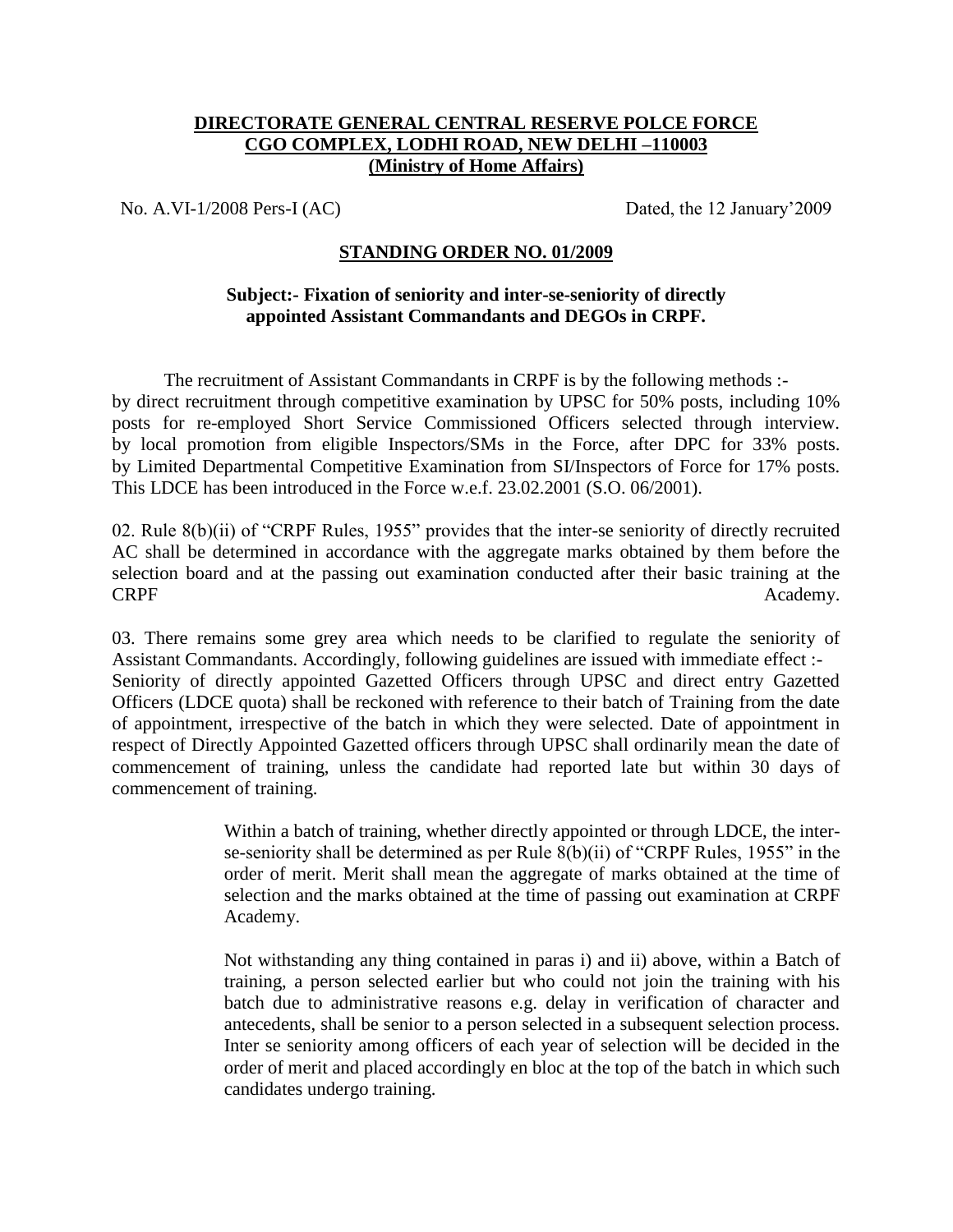As far as directly appointed gazetted officers through UPSC are concerned, a candidate who is successful and is allotted to the Force for appointment shall, on receipt of intimation to that effect, submit an undertaking to report for the training programme scheduled the earliest or otherwise. If he exercises the former option, his failure to report for the training programme will automatically result in cancellation of the offer of appointment.

A candidate selected through UPSC shall be allowed to join a batch of training within a month from the date of commencement of training without loss of seniority. Provided further that the candidate reporting after commencement of the basic training, but within 30 days from the date of commencement of such training, shall furnish sufficient proof to the effect that such late reporting is for reasons beyond his control and is not attributable to individual negligence/laxity or for reasons that are purely personal in nature.

Similarly, a trainee Officer who misses the training for more than 30 days for any reason shall forfeit his claim to inter se seniority amongst that batch. His inclusion in the subsequent batch on account of failure, relegation, absence etc., shall depend on the recommendation of the Principal of the Academy.

The principle as stipulated vide Paras (i) (ii)  $\&$  (iii) above in respect of candidates selected through UPSC shall apply, mutatis mutandis, to such candidates who could not join the training programme having been declared temporary unfit/unfit and are declared fit subsequently by a re medical/review medical board as well to such trainees who were relegated from the previous batch on medical grounds. Such candidates shall be permitted to join or rejoin the subsequent batch of training, as the case may be, only if their fitness is certified by the competent medical authority of the Force and such certificate not being more than an year old.

A candidate selected through UPSC, for any valid ground, can seek extension to undergo training in the next batch of training and if so permitted by the competent authority, shall forfeit his seniority and not-withstanding anything stated in the preceding paras, shall be placed at the bottom of the batch with whom he undergoes the training

No extension in joining the force shall be granted exceeding one year or till the next batch of basic training, which ever is later. Such candidate shall be liable to undergo medical examination afresh to be carried out by the competent medical authority of the Force to be notified by CRPF Academy before joining, if the period exceeds one year from the previous medical examination.

Not withstanding anything contained in the preceding paras seniority of Short Service Commissioned Officers shall be reckoned from the date of their joining/appointment.